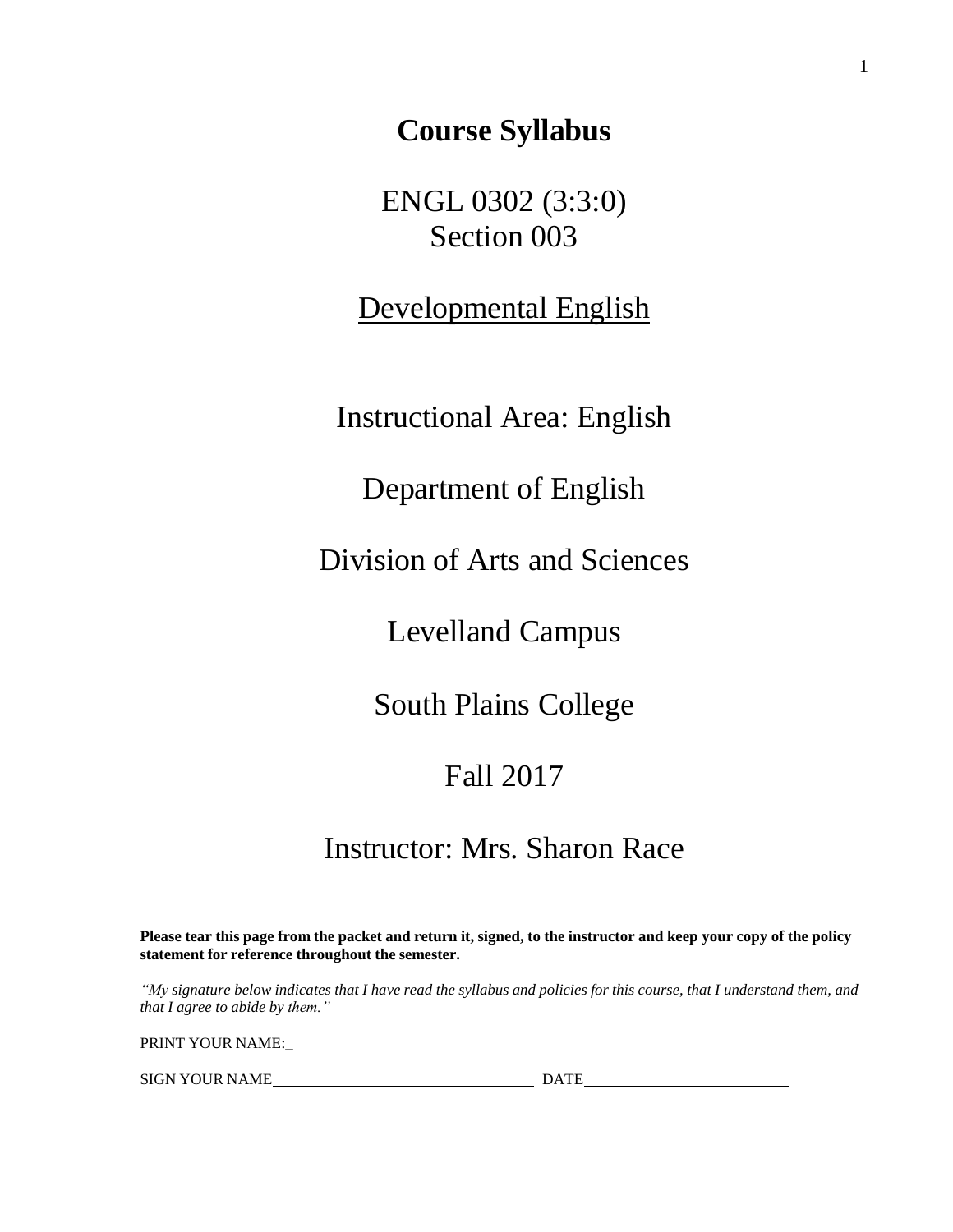# **English 0302: Developmental English Course Syllabus – Fall 2017 Section 003**

| <b>Instructor:</b>     | Mrs. Sharon Race, Associate Professor of English                         |  |  |
|------------------------|--------------------------------------------------------------------------|--|--|
| <b>Office:</b>         | Communications Building Room 106, South Plains College, Levelland Campus |  |  |
| <b>Office Hours:</b>   | Monday-Thursday: 1:30-3:00 PM, Friday: 10:00 AM-noon                     |  |  |
|                        | Or by appointment                                                        |  |  |
| <b>Office Phone:</b>   | 806-716-2439 (voice mail available)                                      |  |  |
| <b>E-mail Address:</b> | srace@southplainscollege.edu                                             |  |  |

## Course Description:

ENGL 0302 is a course in developmental English for students whose TSIA Writing Test score qualifies them and/ or who have already completed English 0301 with a C or better. The course is designed to prepare students for collegelevel English courses. The course is also designed to help prepare students to pass the writing section of the TSIA test. ENGL 0302 provides practice in writing and revising various types of paragraphs and essays, as well as practice in critical thinking and analytical reading. It also provides a review of English grammar, focusing on spelling, punctuation, correct word choice, and various types of sentence construction, and covers major errors, such as fragments, fuses sentences, comma splices, subject-verb agreement, and pronoun errors. This course will not satisfy graduation requirements.

Student Learning Outcomes: Upon the successful completion of this course, students will:

- 1. Compose a variety of paragraph- and essay-length texts that demonstrate clear focus, the logical development of ideas, and the use of appropriate language that advances the writer's purpose.
- 2. Determine and use effective approaches and rhetorical strategies for given writing situations.
- 3. Generate ideas and gather information relevant to the topic and purpose, incorporating the ideas and words of other writers in student writing using established strategies.
- 4. Evaluate relevance and quality of ideas and information to formulate and develop a claim.
- 5. Develop and use effective revision strategies to strengthen the writer's ability to compose college-level writing assignments.
- 6. Edit writing to conform to the conventions of Standard American English.



# Required Textbook + *Connect Writing* Subscription:

Langan, John, *Exploring Writing: Paragraphs and Essays*, 3 rd edition. McGraw Hill: 2013.

*Connect Writing* Subscription: a free access code to *Connect* comes with a new textbook; or you can buy access online.

- A **new** textbook comes packaged with a **free access code** for *Connect Writing*—our online writing lab, where you do your homework.
- **Do not remove the plastic from your textbook until you come to class and make sure that you have the right textbook.**
- **Do not throw away the** *Connect* **access code flyer!**
- Waiting on a paycheck or financial aid? No problem—*Connect Writing* offers a 14-day courtesy period access for free!
- If you have an active *Connect Writing* subscription from last semester, then you may continue to use it, and you may choose to buy a used textbook without an access code, in that case.

Supplies: Blue/black ink pen, 1 inch three-ring binder (to keep course PowerPoints and notes), notebook paper

## Blackboard and Internet Access:

Blackboard is a website host for our class, where you are able to view weekly homework assignments, view and print out class Powerpoint lessons, do homework, check your grades, view the syllabus, and email me. **You will** need internet access to complete your homework assignments, so you will need to plan time into your weekly schedule to use the SPC computer labs on the Levelland or Reese campus or find a computer with reliable, **fast internet access that you can use on a regular basis.** The SPC Levelland campus library lab is also open on Sundays. Access our Blackboard course from the SPC homepage[: http://www.southplainscollege.edu/](http://www.southplainscollege.edu/) or a[t](https://southplainscollege.blackboard.com/) [https://southplainscollege.blackboard.com](https://southplainscollege.blackboard.com/)

MyBlackboard Username:\_

My Blackboard Password:\_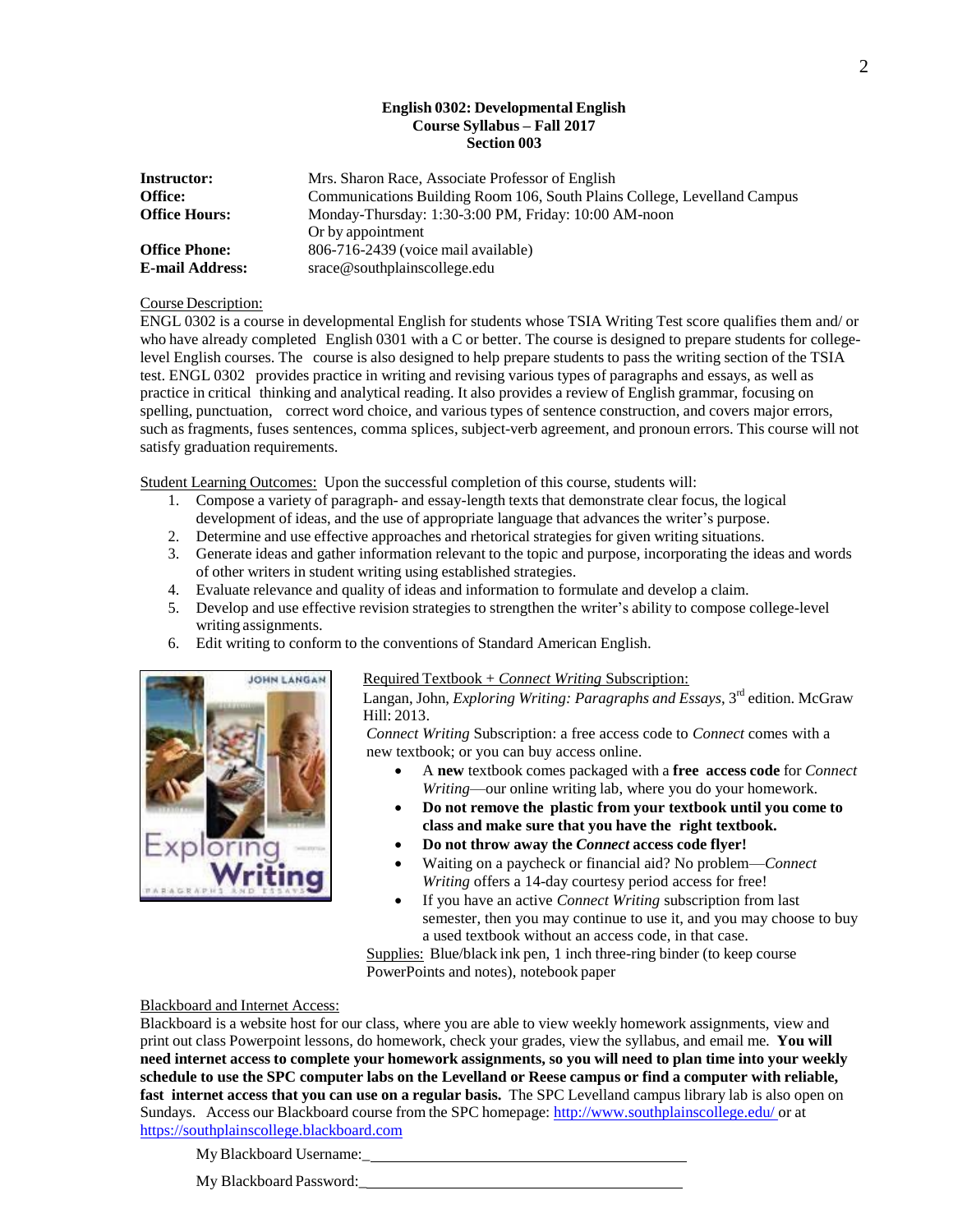Attendance Policy

- 1. I expect you to be on time to class. Tardiness is disrespectful of your classmates and of me.
- 2. If you arrive late to class, let me know at the end of class, so I can change your absence to a tardy. If you **are 10 or more minutes late to class, you remain marked absent for the day. Three tardies are counted as one absence.**
- **3. If you leave class before you have been dismissed, you will be counted absent.**
- 4. **You will be dropped from the course after you have accumulated 5 consecutive absences or 6 nonconsecutive absences.** If you are dropped from the course, you may not be reinstated.
- 5. All students are dropped from the course with an F.
- 6. If you accumulate excessive absences after **November 16, 2017,** (last day to drop a course), you will receive an F for the course.
- 7. On the other hand, if you have 0-2 absences during the entire semester, have at least a "C" in the class, and tardiness has not been a problem, OR if you have an "A" average, you may be exempted from the final exam. If your course average is below 70% (C) at the end of the semester, you will be required to take the final exam no matter what your attendance record is.
- **8. Students involved in school-sponsored activities need to show me their documentation from the appropriate coach/sponsor before they are absent from class. Students will make arrangements at that time for completing any in-class assignments they may miss.**

## Grading Policy:

You need to check your current grades and course average at least once a week in Blackboard. Click on **My Grades**.

The following course grades will be assigned when:

- A 90% or better is achieved on graded work; you have made excellent progress in writing skills.
- B 80% or better is achieved on graded work; you have made good progress in writing skills.
- C 70% or better is achieved on graded work; you have made fair progress in writing skills.
- D 60% or better is achieved on graded work; you have made minimal progress in writing skills.
- F 59% or less is achieved on graded work; and/or you excessive absences; and/or you have not achieved or attempted to make progress in writing skills.

If your grade is border-line, I may take your attitude and absences/tardies into consideration when deciding whether to assign the higher or lower letter grade. **Regardless of your final average, I reserve the right to assign a grade of B or better only if I believe you can be a successful student in ENGL 1301.**

Students who do not pass ENGL 0302 with a "B" or better must either retake the class or take and pass the **writing portion of the TSIA test in order to progress to Composition I.**

| Grade Calculation*           |                                       |
|------------------------------|---------------------------------------|
| Essay 1                      | 20%                                   |
| Revision of Essay 1          | 5%                                    |
| Essay 2                      | 20%                                   |
| Essay 3                      | 25%                                   |
| Connect Writing Homework and | 20% (2 lowest grades will be dropped) |
| textbook assignments         |                                       |
| Final Exam                   | 10%                                   |

\*I reserve the right to make changes in grade calculation policies at my discretion.

#### In-Class Essays

All essays are created and typed/handwritten during class time and in the classroom. Normally four class periods are provided for writing one essay, with guided instruction and one-on-one feedback from me on each step. Essays are not to be worked on outside of class. Therefore, no essay writing should leave the classroom in any form, whether on paper, on a storage device or jump drive, by e-mail, etc., until the final draft has been graded. **If you** work on your essay or receive assistance on it outside of class or if your ungraded essay leaves the classroom, you will receive an "F" for the essay or be given a different topic over which to write your essay. I reserve the **right to require a student to rewrite a paper if I suspect that cheating or plagiarism has occurred.**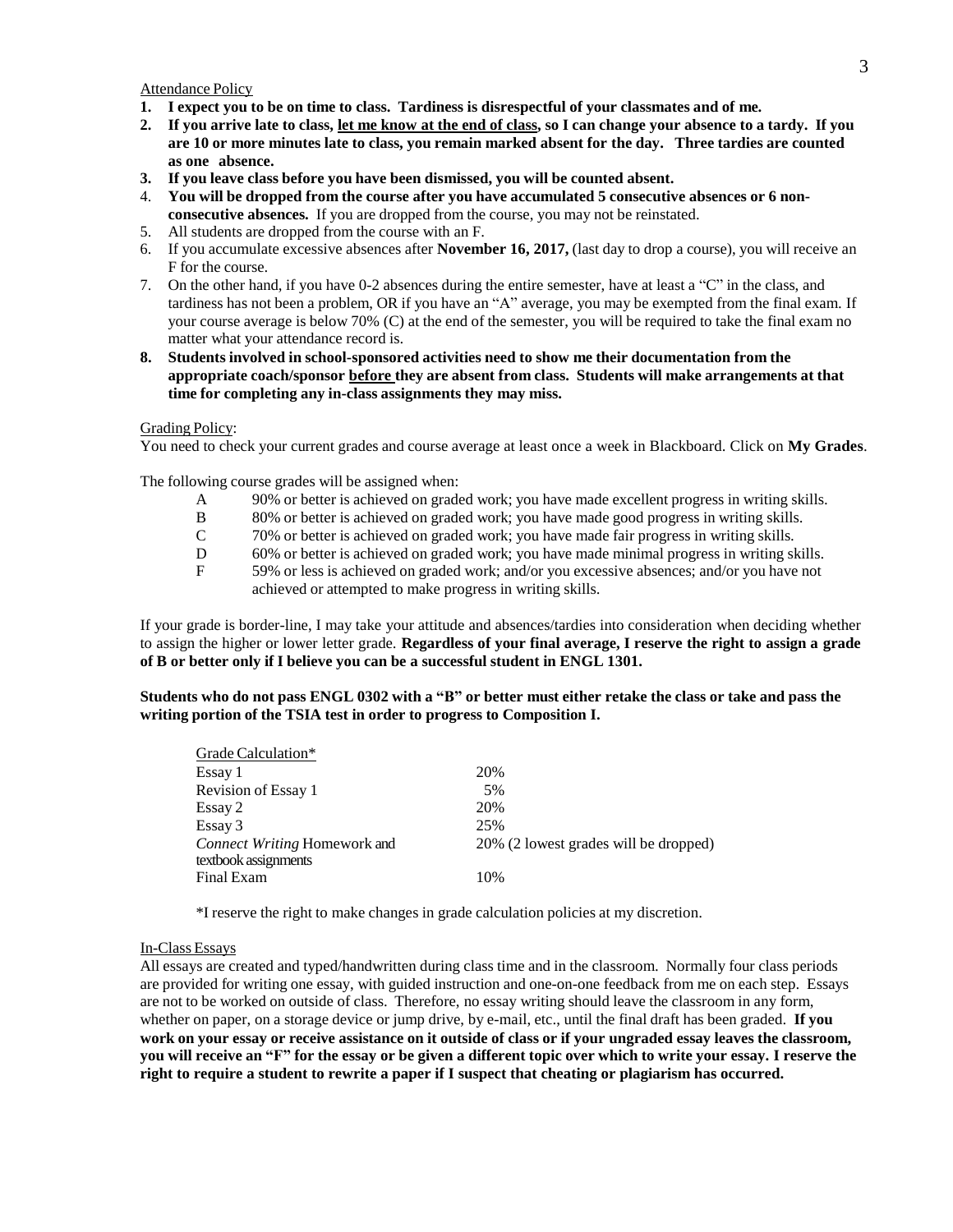# Homework – *Connect Writing* Assignments

**Your weekly homework assignments will be accessed through Blackboard and must be completed by midnight on Sundays. The homework assignments will be completed on the internet at a website called** *Connect Writing***, so a current subscription to** *Connect Writing* **is required.** I will help you register in *Connect Writing* during the first two weeks of class. If you do not have a computer at home with reliable internet access, you will need to make plans to use a computer lab in the Technology Center or Library computer lab on campus to complete your homework assignments in *Connect*.

#### Plagiarism and Cheating

"Offering the work of another as one's own, without proper acknowledgment, is plagiarism" and will not be tolerated (*General Catalog* 23). Furthermore, cheating will not be tolerated (see *General Catalog* 23). You must do your own work on paragraphs and homework. Submitting portions of or complete papers downloaded from the internet, for example, is plagiarism. Allowing someone else to revise your writing is plagiarism. Submitting a paper written for another class is cheating. Depending on the nature and the severity of the problem, a student who cheats or plagiarizes may receive penalties ranging from a zero for the assignment to an "F" in the course. Extreme cases may result in disciplinary action up to and including expulsion from South Plains College.

#### Late Work Policy

**I do not accept late assignments**. I will drop your two lowest *Connect Writing* homework/textbook assignment grades.

## Make-up Essay Day: Participation By Instructor Approval Only

This is held toward the end of the semester. If you fail to complete an essay in class during the time allotted or are absent on the day the class finishes **one** of the essays, you should **immediately** submit a request to attend the makeup day. The request should be a typed persuasive paragraph of 150 words that explains the reason for the absence or missed deadline. Attach appropriate documentation to the paragraph. Only those students who have submitted a request to attend the make-up day **and are approved** will be allowed to attend the make-up day. Students **who are approved to come to the make-up day** will be able to substitute the make-up day essay for their zero on **one essay grade**. The makeup essay can substitute only for an essay, not for a revision grade or daily work grades. The makeup day essay will be hand-written during one class period.

#### Cell Phones, Head Phones, Ear Buds, Laptops, and Tablets

Creating an environment free of distractions for all students is important for the learning process. I ask you to respect your classmates and me by observing the following policies regarding electronic devices:

- 1. Keep cell phones on silent mode or powered off (not on vibrate mode\*) and stored out of your sight **during class. Cell phones may not be placed on the desks nor on the computer towers. Texting or** other use of cell phones is not allowed in class. If you use your cell phone during class, I will ask you to leave the classroom for the day, and you will be counted absent. (\*Students who need to leave their **phones on vibrate must visit with me to inform me of their situation.)**
- **2.** Wearing head phones and ear buds is not permitted during class.
- 3. Personal laptops and tablets must remain closed and powered off during class. **All in-class computer work is to be done on the classroom computers.**

# ClassroomEtiquette

Since you are college students, you are expected to conduct yourselves professionally:

- **1.** Show respect—for yourself, your classmates, and for me.
- 2. If you are late to class, tell me at the end of class that you were late, or you will remain marked **absent.**
- 3. Bring your textbook, paper, and pen to class on a daily basis. You are not allowed to share textbooks.
- 4. Take care of personal needs before and after class. **Do not leave the classroom unless it is an emergency**. If you leave the classroom before you are dismissed you will be marked absent for the day.
- 5. Avoid using tobacco in class.
- 6. Avoid profanity.
- 7. Disruptive/Offensive/Threatening/Abusive Behavior—You will be asked to desist or leave the classroom.
- 8. Treat the computers with respect by not marking on the equipment (monitors, keyboards, etc.) and not changing the default settings. Accessing the internet, email, computer games, etc. during class is not permitted unless I have directed you to do so. Do not download programs or apps to the computers. Accessing pornographic sites is not permitted.

\*Students who do not comply with the above will be dropped from the course.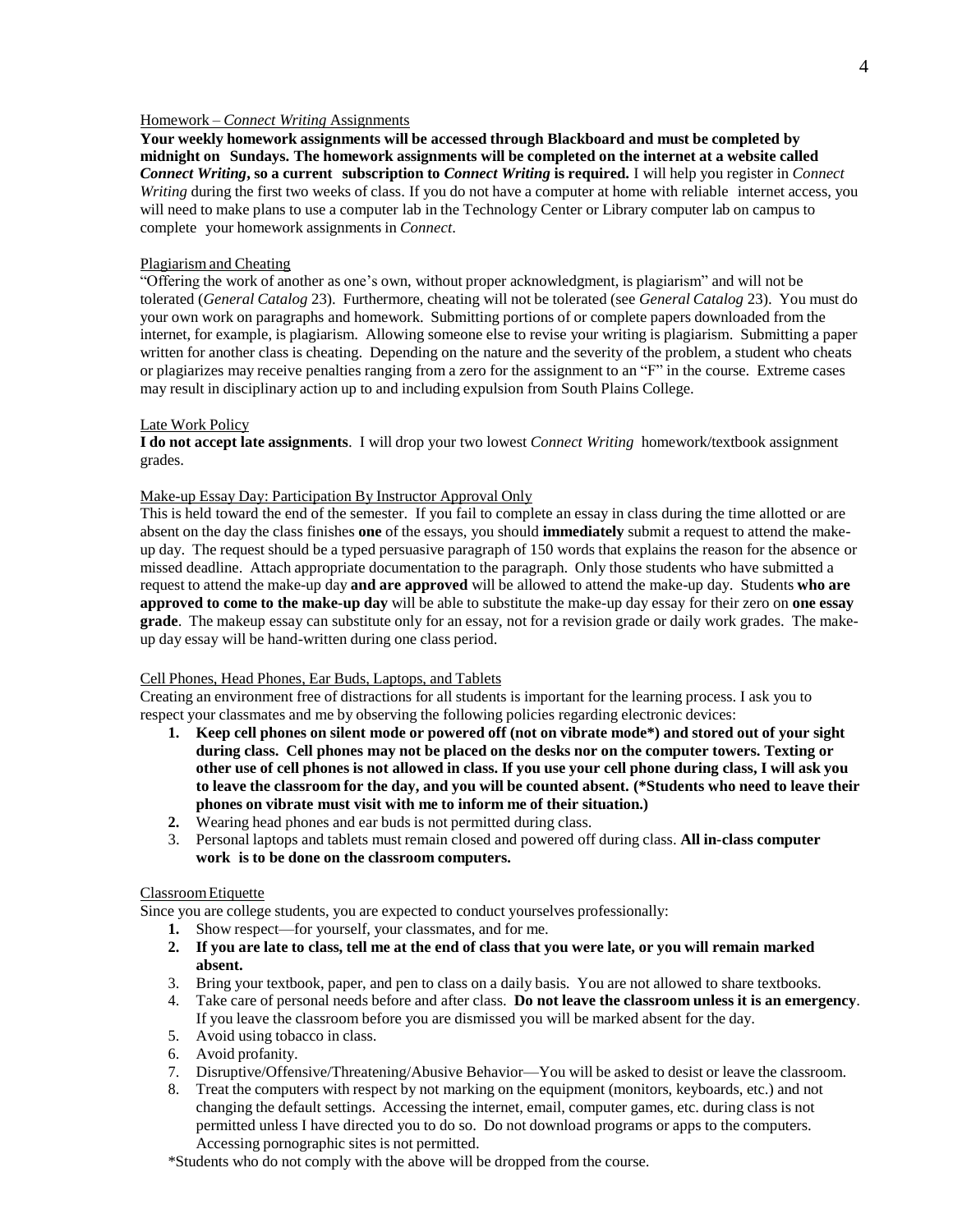#### How do you get into ENGL 1301-Freshman Composition?

- **1.** If you make a B in this class (**and** you are TSI-reading complete) you may enroll in Composition I next semester.
- 2. If you do not make a B in ENGL 0302, you may either retake the class or take and pass the writing portion of the TSIA test.

### TSIA Writing and Essay Test

- 1. You may sign up to take the writing and/or essay section of the TSIA test any time it is offered during the semester if you feel you are ready.
- 2. If you have taken the TSIA Writing Test at least once, then you may retake the essay portion alone or the multiple choice part by itself.
- 3. If you attend class each day and you pass the writing section of the TSIA test during the first month of the semester, then show your scores to me, and you will then receive the final grade of A, B, or C. **You do not need to drop the course.**

Visit the South Plains College Testing Center website to find out dates when the TSIA test is offered and to register online: <http://www.registerblast.com/levelland/Exam/Index?Group=1409>

## Note to Students with Disabilities

Students with disabilities, including but not limited to physical, psychiatric, or learning disabilities, who wish to request accommodations in this class should notify the Disability Services Office early in the semester so that the appropriate arrangements may be made. In accordance with federal law, a student requesting accommodations must provide acceptable documentation of his/her disability to the Disability Services Office. For more information, call or visit the Disability Services Office at Levelland (Student Health & Wellness Office) 806-716-2577, Reese Center (Building 8) 806-716-4675, or Plainview Center (Main Office) 806-716-4302 or 806-296-9611.

If you have a disability-related need for reasonable academic adjustments in this course, bring me your letter of accommodation from Disability Services Office, and we can privately discuss your specific accommodations. If you need immediate accommodations or physical access, please arrange to meet with the Disability Services Office before the next class meeting.

#### Diversity Statement

In this class, I will establish and support an environment that values and nurtures individual and group differences and encourages engagement and interaction.

## Statement of Nondiscrimination

I do my best not to discriminate on the basis of age, color, disability, ethnicity, gender, national origin, race, religion, sexual orientation, or veteran status.

#### Campus Concealed Carry:

Texas Senate Bill - 11 (Government Code 411.2031, et al.) authorizes the carrying of a concealed handgun in South Plains College buildings only by persons who have been issued and are in possession of a Texas License to Carry a Handgun. Qualified law enforcement officers or those who are otherwise authorized to carry a concealed handgun in the State of Texas are also permitted to do so. Pursuant to Penal Code (PC) 46.035 and South Plains College policy, license holders may not carry a concealed handgun in restricted locations. For a list of locations, please refer to the SPC policy at: [\(http://www.southplainscollege.edu/human\\_resources/policy\\_procedure/hhc.php\)](http://www.southplainscollege.edu/human_resources/policy_procedure/hhc.php). Pursuant to PC 46.035, the open carrying of handguns is prohibited on all South Plains College campuses. Report violations to the College Police Department at 806-716-2396 or 9-1-1.

\*I reserve the right to make changes in course policy at any time.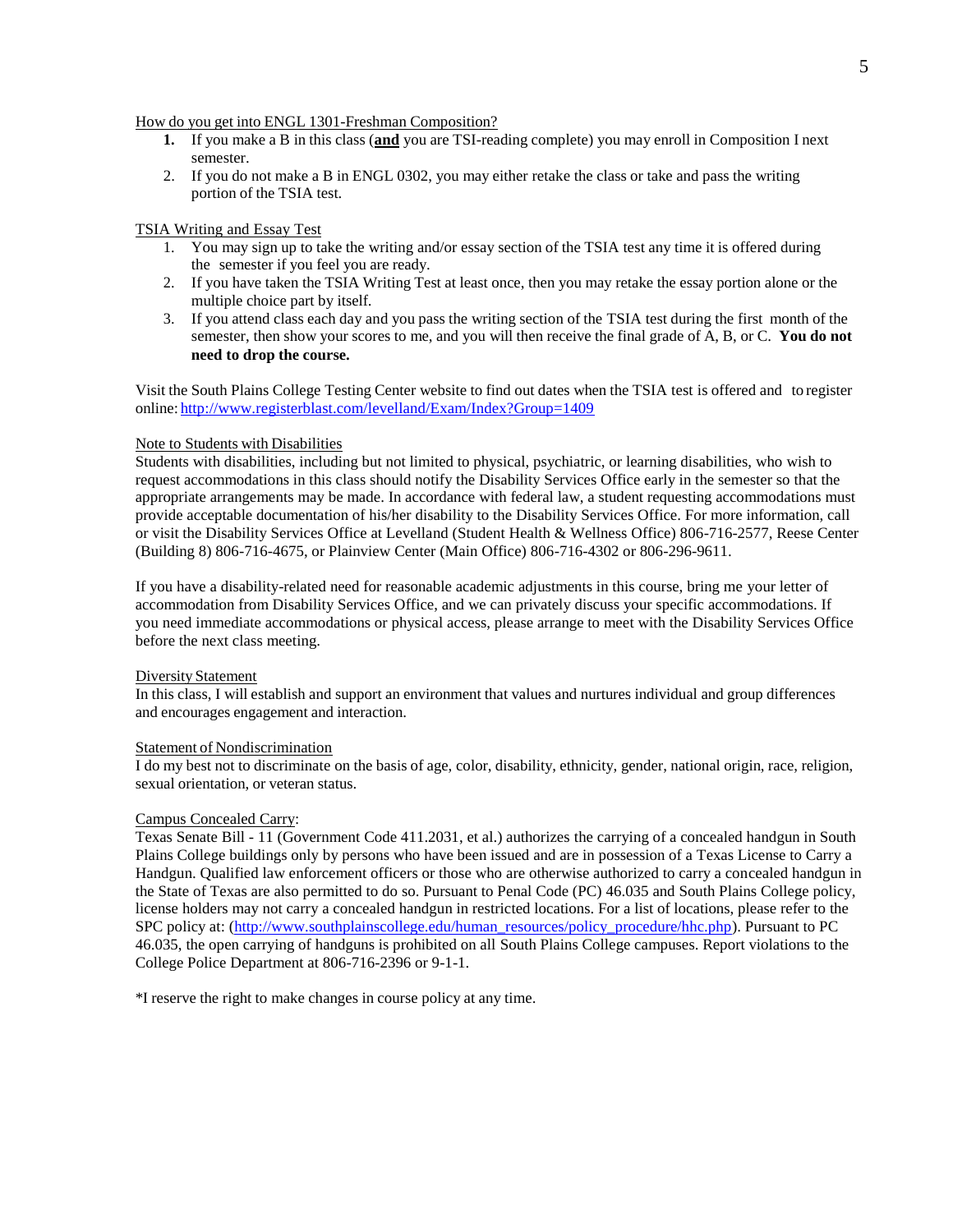Required Textbook: Langan, John, *Exploring Writing: Paragraphs and Essays*, 3rd edition. McGraw Hill: 2013. Required Online Access

# **TAKE NOTE:**

- 1. This is NOT your homework calendar; it is an overview of the material the course will cover. Homework assignments are posted weekly in our Blackboard course and are due by midnight on Sundays.
- 2. Remember that if you miss two or fewer classes and have no tardies, or if you have an A average, you may be exempted from the final exam. If your average is lower than 60%, however, you are required to take the final exam, no matter what your attendance record is.
- 3. You may register to take the writing section of the TSIA test at any time during the semester. If you pass the writing section, you must show me your official scores, and then you will receive an A, B, or C as your final grade. You are not obligated to attend the course after you pass the TSIA writing test.
- 4. This is a tentative calendar, so the course may deviate from this if I deem it necessary.

| Week#  | Starts On | <b>Lesson Topics</b>                                                                                                                                                                                      |
|--------|-----------|-----------------------------------------------------------------------------------------------------------------------------------------------------------------------------------------------------------|
| Week 1 | Aug 28    | Day 1:<br>• Course Syllabus<br>• Log in to Blackboard                                                                                                                                                     |
|        |           | Day 2:<br>• Ch. 1: An Introduction to Writing<br>• PPT: How to Email Your Instructor<br>• Email Writing Assignment<br>• Have your textbook by next class period so you can register in Connect<br>Writing |
| Week 2 | Sept 4    | Labor Day Holiday                                                                                                                                                                                         |
|        | Sept 6    | Day 3:<br>• Registration in Connect Writing 3.0<br>• Ch. 2: The Writing Process                                                                                                                           |
| Week 3 | Sept 11   | Ch. 3 & 16: The First and Second Steps in Writing                                                                                                                                                         |
|        |           | Ch. $4 \& 16$ : The Third and Fourth Steps in Writing                                                                                                                                                     |
| Week 4 | Sept 18   | Ch. 15: Introduction to Essay Development<br>Ch. 17: Introductions, Conclusions, and Titles                                                                                                               |
|        |           | Ch. 5: Four Bases for Revising Writing                                                                                                                                                                    |
| Week 5 | Sept 25   | Essay 1 Day 1: Brainstorm, Cluster                                                                                                                                                                        |
|        |           | Essay 1 Day 2: Cluster, Thesis, Topic Sentences, Rephrased Thesis, Outline                                                                                                                                |
| Week 6 | Oct 2     | Essay 1 Day 3: Intro, Body Paragraphs, Conclusion, Type                                                                                                                                                   |
|        |           | Essay 1 Day 4: Type, Revise, Edit                                                                                                                                                                         |
| Week 7 | Oct 9     | Ch. 37: Comma                                                                                                                                                                                             |
|        |           | Ch. 40: Commonly Confused Words<br>Ch. 41: Effective Word Choice                                                                                                                                          |
| Week 8 | Oct 16    | Ch. 21: Subjects and Verbs                                                                                                                                                                                |
|        |           | Ch. 23: Fragments                                                                                                                                                                                         |
| Week 9 | Oct 23    | Ch. 24: Run-Ons                                                                                                                                                                                           |